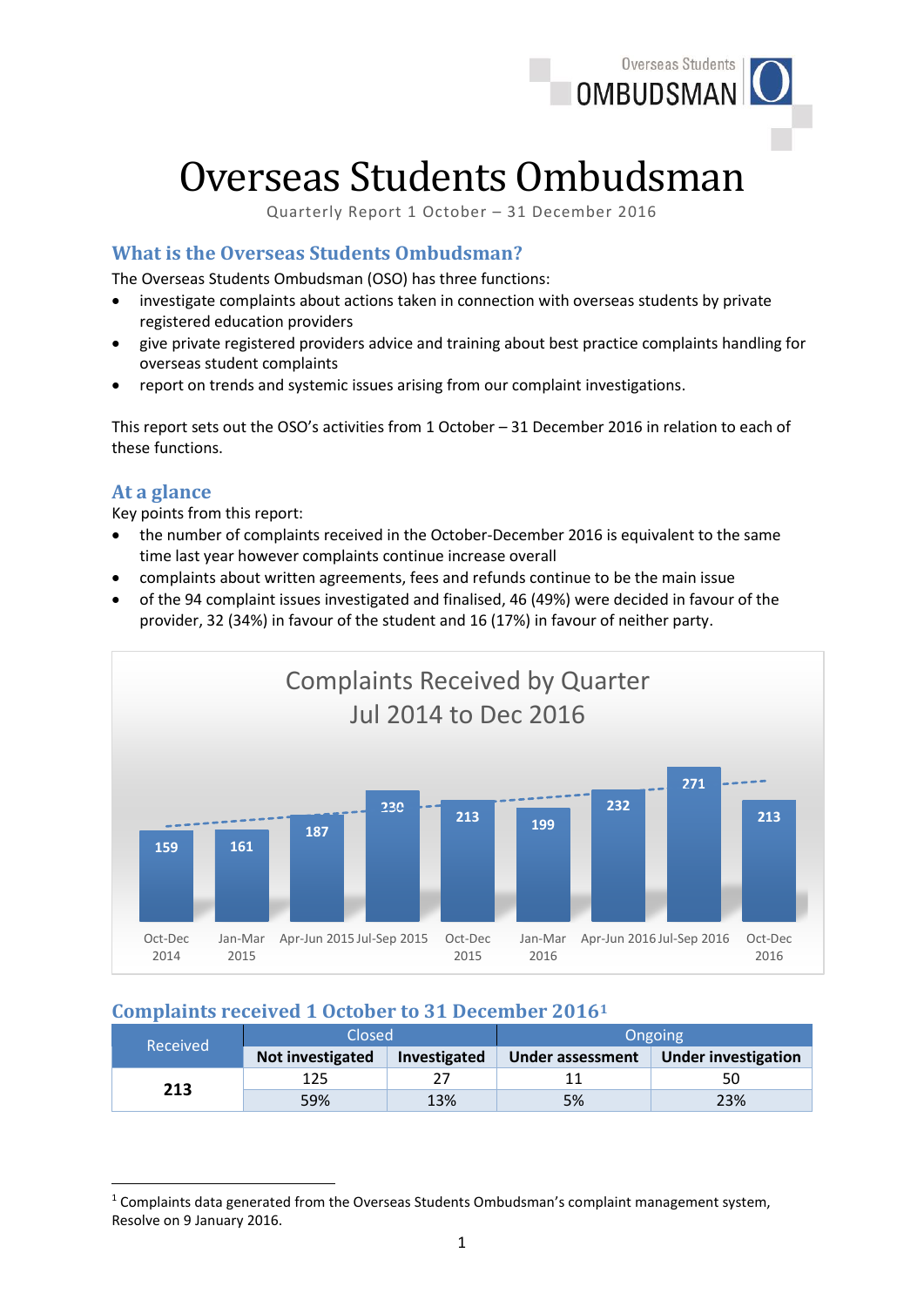

| <b>Finalised</b> | Not.<br>investigated | Investigated | Investigated<br>- number of<br><b>Issues</b> | <b>Outcome Found in Favour of</b> |         |                |
|------------------|----------------------|--------------|----------------------------------------------|-----------------------------------|---------|----------------|
|                  | 133                  | 79           |                                              | Provider                          | Student | <b>Neither</b> |
| 212              |                      |              | 94                                           | 46                                | 32      | 16             |
|                  | 63%                  | 37%          |                                              | 49%                               | 34%     | 17%            |

## **Complaints finalised 1 October to 31 December 2016<sup>2</sup>**

The OSO finalised 212 complaints during the October to December 2016 quarter, having investigated 79 of these. We finalised 133 complaints in the quarter without having to investigate (defined as contacting the provider to request information to help us consider the complaint). We are often able to form a view based on the documents the student gives us, resulting in a faster decision for the student and saving education providers time by not having to provide documents to us.

The 79 complaints that the OSO investigated and closed during the October to December quarter raised 94 separate issues.<sup>3</sup> Of these 94 issues, 46 were decided in favour of the provider, 32 in favour of the student and 16 were in favour of neither party.

# **Complaint issues**

The OSO closed 255 complaint issues related to complaints received during the quarter and some complaints received prior to and during the 1 October – 31 December 2016 quarter. Of the issues closed, complaints about provider refund refusals and fee disputes remains the number one complaint issue.



<sup>&</sup>lt;sup>2</sup> Please note this analysis refers to all complaints closed in the October - December 2016 quarter, including some complaints received prior to the commencement of the quarter.

<sup>&</sup>lt;sup>3</sup> Of which 27 complaints were received, investigated and closed within the quarter. A further 185 complaints were investigated and closed during the quarter which were received in or before the previous quarter.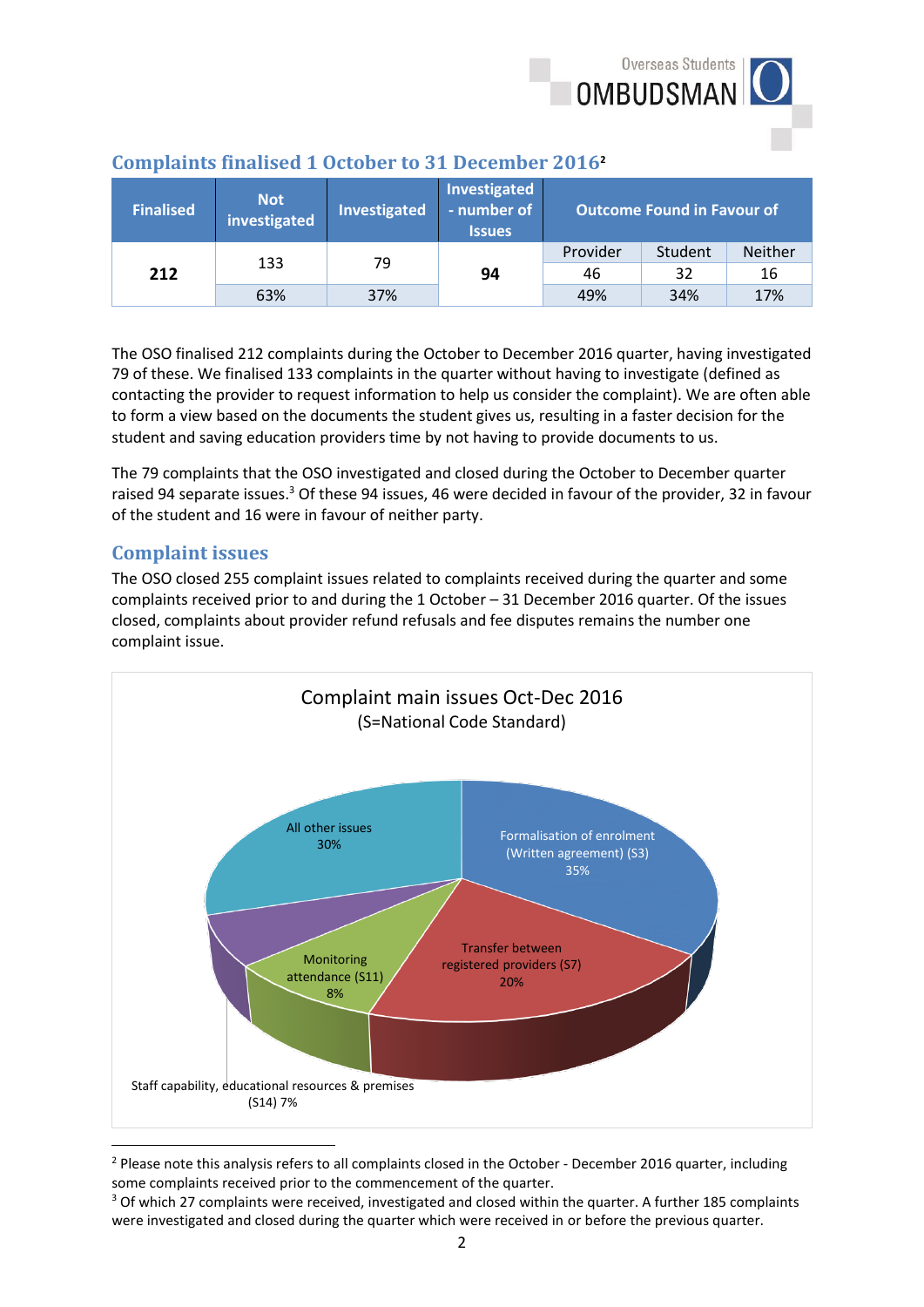

#### **Complaint issues closed, 1 October – 31 December 2016, compared to previous quarters<sup>4</sup>**

| <b>ISSUE</b>                                                                 | Oct-Dec<br>2016 | <b>July-Sept</b><br>2016 | Apr-June<br>2016 |
|------------------------------------------------------------------------------|-----------------|--------------------------|------------------|
| Standard 3 - provider refund/fee dispute/written agreement                   | 90              | 127                      | 81               |
| Standard 7 - transfer between registered providers                           | 51              | 55                       | 46               |
| Standard 11 - monitoring attendance                                          | 22              | 26                       | 31               |
| Standard 14 - staff capability, educational resources & premises             | 17              | 17                       | 13               |
| Standard 8 - provider complaints and appeals processes                       | 11              | 12                       | 11               |
| Standard 10 - monitoring course progress                                     | 9               | 21                       | 16               |
| Standard 13 - deferring, suspending or cancelling the student's<br>enrolment | 9               | 17                       | 19               |
| <b>Graduation Completion Certificate</b>                                     | 8               | 8                        | $\overline{7}$   |
| Out of Jurisdiction to investigate <sup>5</sup>                              | $\overline{7}$  | $\Omega$                 | $\mathbf{0}$     |
| Grades/assessment                                                            | 6               | 18                       | 14               |
| Provider default                                                             | 6               | 9                        | 8                |
| Discipline                                                                   | 3               | 3                        | $\mathbf 0$      |
| Standard 2 - student engagement before enrolment                             | 3               | 1                        | 3                |
| <b>Bullying or Harassment</b>                                                | 3               | $\mathbf{0}$             | 0                |
| <b>Academic Transcript</b>                                                   | $\overline{2}$  | 5                        | 5                |
| Standard 1 - marketing information & practices                               | 2               | 5                        | $\overline{2}$   |
| Standard 12 - course credit                                                  | $\overline{2}$  | $\overline{2}$           | $\mathbf{1}$     |
| Standard 4 - education agents                                                | $\mathbf{1}$    | 4                        | $\overline{7}$   |
| Standard 9 - completion within the expected duration of study                | $\mathbf{1}$    | 4                        | 3                |
| Standard 6 - student support services                                        | $\mathbf{1}$    | 0                        | 0                |
| Work placement/experience                                                    | $\mathbf 0$     | 3                        | $\mathbf{1}$     |
| <b>Standard 5 Younger Students</b>                                           | 0               | $\overline{2}$           | $\Omega$         |
| <b>Overseas Student Health Cover</b>                                         | $\mathbf 0$     | $\mathbf{1}$             | $\mathbf{1}$     |
| Standards for VET accredited courses                                         | $\Omega$        | $\mathbf 0$              | $\overline{0}$   |
| <b>Total</b>                                                                 | 255             | 348                      | 269              |

1

<sup>4</sup> From the first quarter in 2015-16, the OSO quarterly reports include figures for complaint issues *closed* in each quarter. Previously, the OSO had reported quarterly figures for complaints *received* in a quarter.

<sup>&</sup>lt;sup>5</sup> Out of jurisdiction means the provider was in jurisdiction but the student was out of jurisdiction because they were not or did not previously hold a student visa or the issue complained about was out of jurisdiction eg. Discrimination, employment or privacy issues.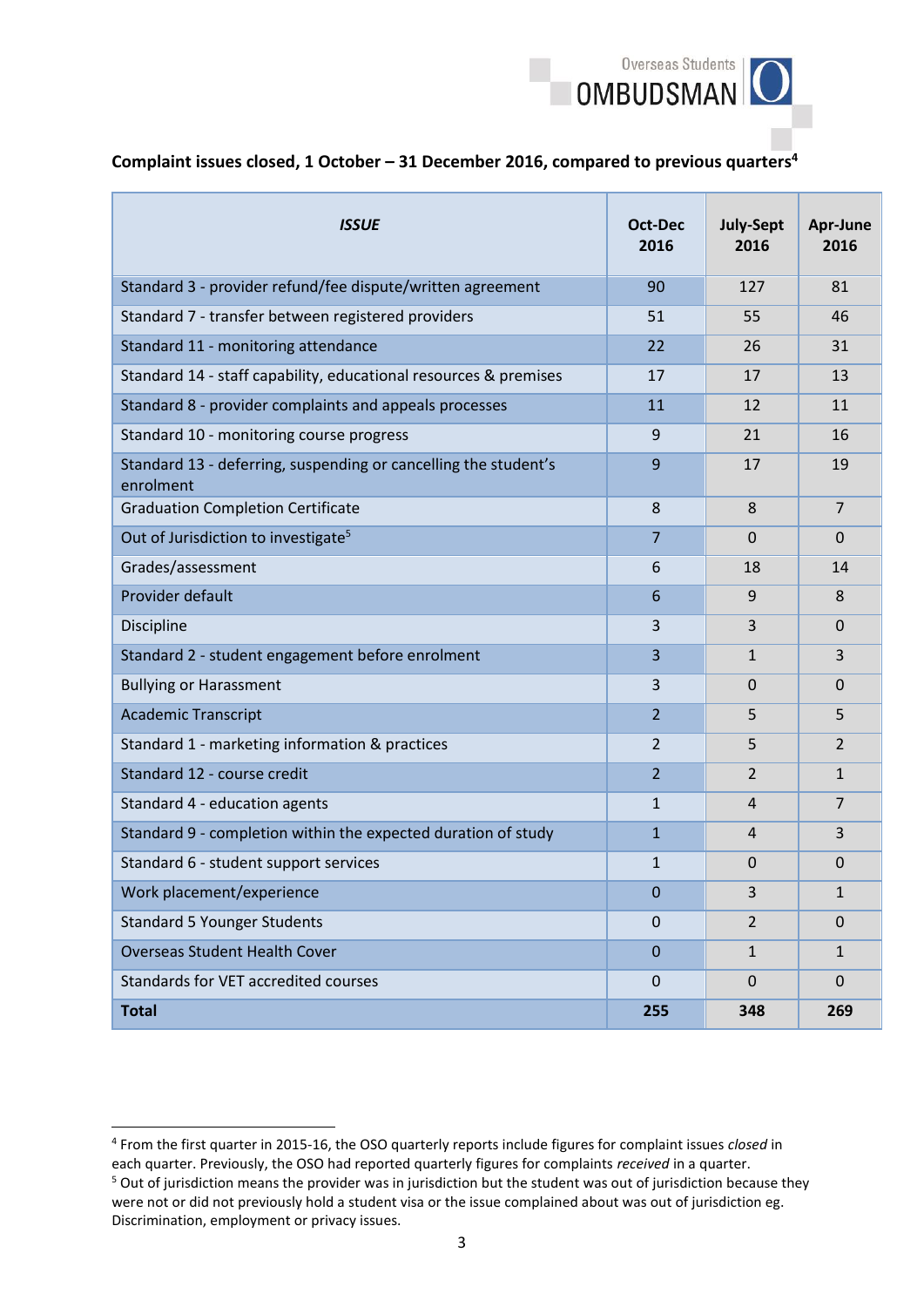

# **Complaints - by education sector**

Most complaint investigations that we undertook and completed during the quarter related to Vocational Education and Training (VET), English Language Intensive Courses for Overseas Students (ELICOS) courses and Higher Education (HE). VET represented the most common course sector for complaints investigated and closed.

The OSO has generally received and investigated more VET complaints than complaints from other sectors which may reflect VET having the highest number of private providers in the OSO's jurisdiction.

#### **Complaints investigated and closed by education sector**

| <b>Sector</b>           | <b>Number of</b><br>providers <sup>6</sup> | %   | Oct-Dec<br>2016 | %   | <b>July-Sept</b><br>2016 | $\%$ |
|-------------------------|--------------------------------------------|-----|-----------------|-----|--------------------------|------|
| <b>VET</b>              | 452                                        | 47% | 44              | 56% | 58                       | 59%  |
| <b>Schools</b>          | 337                                        | 35% | $\mathbf 0$     | 0%  | 3                        | 3%   |
| ELICOS <sup>7</sup>     | 95                                         | 10% | 18              | 23% | 17                       | 18%  |
| <b>Higher Education</b> | 65                                         | 7%  | 13              | 16% | 13                       | 13%  |
| Non-Award               | 9                                          | 1%  | $\overline{4}$  | 5%  | $\overline{7}$           | 7%   |
| <b>TOTAL</b>            | 958                                        |     | 79              |     | 98                       |      |



<sup>6</sup> Number of providers in OSO jurisdiction by PRISMS 'main course sector". Excludes South Australian (SA) providers as, while they are in jurisdiction, we transfer complaint about SA providers to the SA Training Advocate, as recommended by the 2010 Baird Review.

**.** 

<sup>7</sup> English Language Intensive Courses for Overseas Students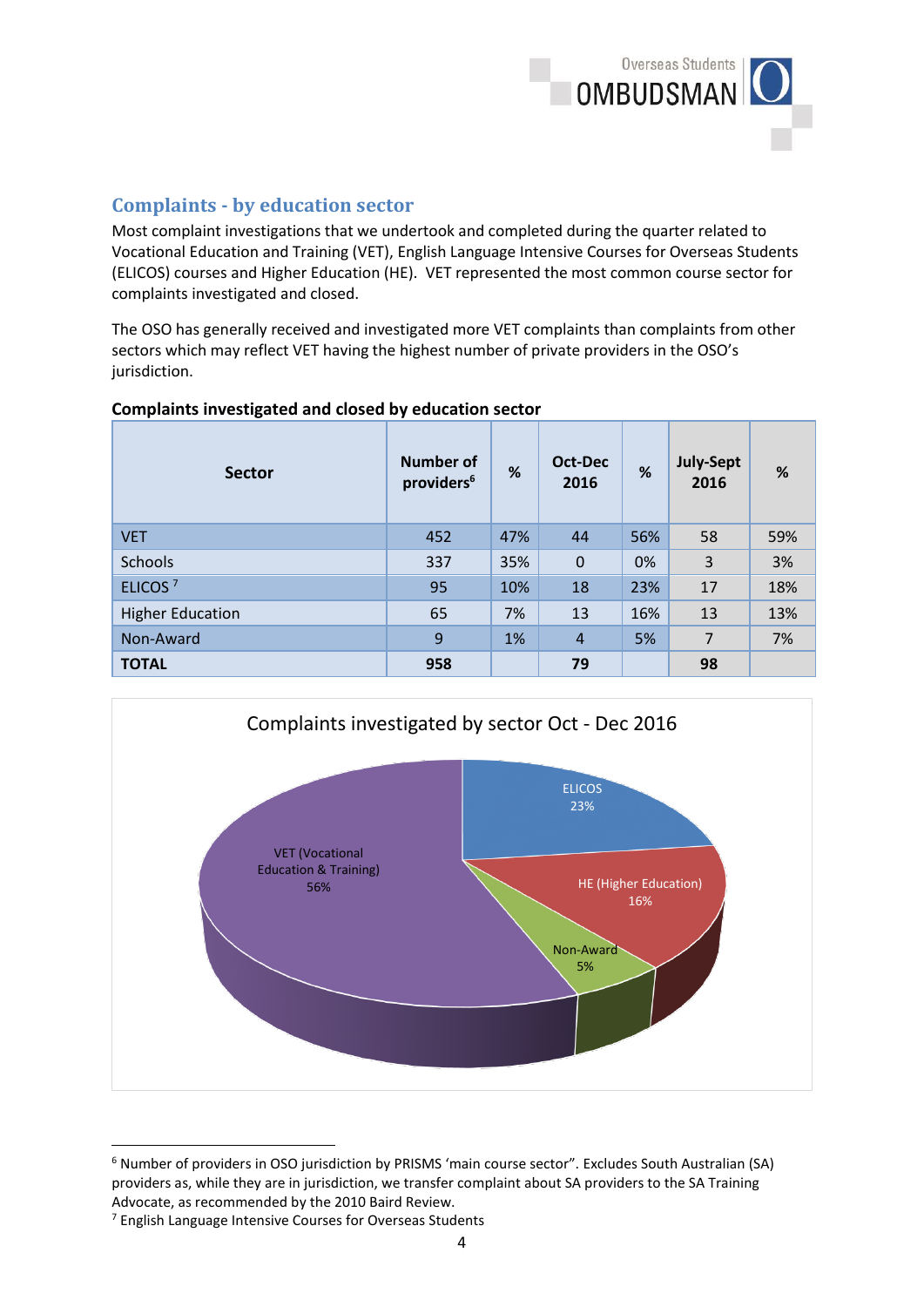

#### **ELICOS Issues investigated and closed (18 complaints with 22 issues)**

| <b>Issue</b> | <b>Number of</b><br><b>issues</b> | %    |
|--------------|-----------------------------------|------|
| Standard 11  | 13                                | 59%  |
| Standard 3   | $\overline{4}$                    | 18%  |
| Standard 7   | 2                                 | 9%   |
| Standard 14  |                                   | 5%   |
| Standard 4   | 1                                 | 5%   |
| Standard 8   | 1                                 | 5%   |
| <b>TOTAL</b> | 22                                | 100% |

#### **HIGHER EDUCATION Issues investigated and closed (13 complaints with 14 issues)**

| <b>Issue</b> | <b>Number of</b><br>issues | %    |
|--------------|----------------------------|------|
| Standard 3   | 10                         | 71%  |
| Standard 10  |                            | 14%  |
| Standard 8   |                            | 14%  |
| <b>TOTAL</b> | 14                         | 100% |

#### **NON-AWARD Issues investigated and closed (4 complaints with 4 issues)**

| <b>Issues</b> | <b>Number of</b><br>issues | %    |
|---------------|----------------------------|------|
| Standard 3    |                            | 50%  |
| Standard 11   |                            | 25%  |
| Standard 7    |                            | 25%  |
| <b>TOTAL</b>  | 4                          | 100% |

#### **VET Issues investigated and closed (44 complaints with 54 issues)**

| <b>Issues</b>                            | <b>Number of</b><br><b>Issues</b> | %    |
|------------------------------------------|-----------------------------------|------|
| Standard 3                               | 22                                | 41%  |
| Standard 7                               | 11                                | 20%  |
| Standard 10                              | 7                                 | 13%  |
| Standard 11                              | 5                                 | 9%   |
| <b>Graduation Completion Certificate</b> | $\overline{2}$                    | 4%   |
| Standard 13                              | $\overline{2}$                    | 4%   |
| Standard 8                               | $\overline{2}$                    | 4%   |
| <b>Bullying or harassment</b>            | 1                                 | 2%   |
| Standard 14                              | 1                                 | 2%   |
| Standard 9                               | 1                                 | 2%   |
| <b>TOTAL</b>                             | 54                                | 100% |

**SCHOOLS Issues investigated and closed (Nil complaints)**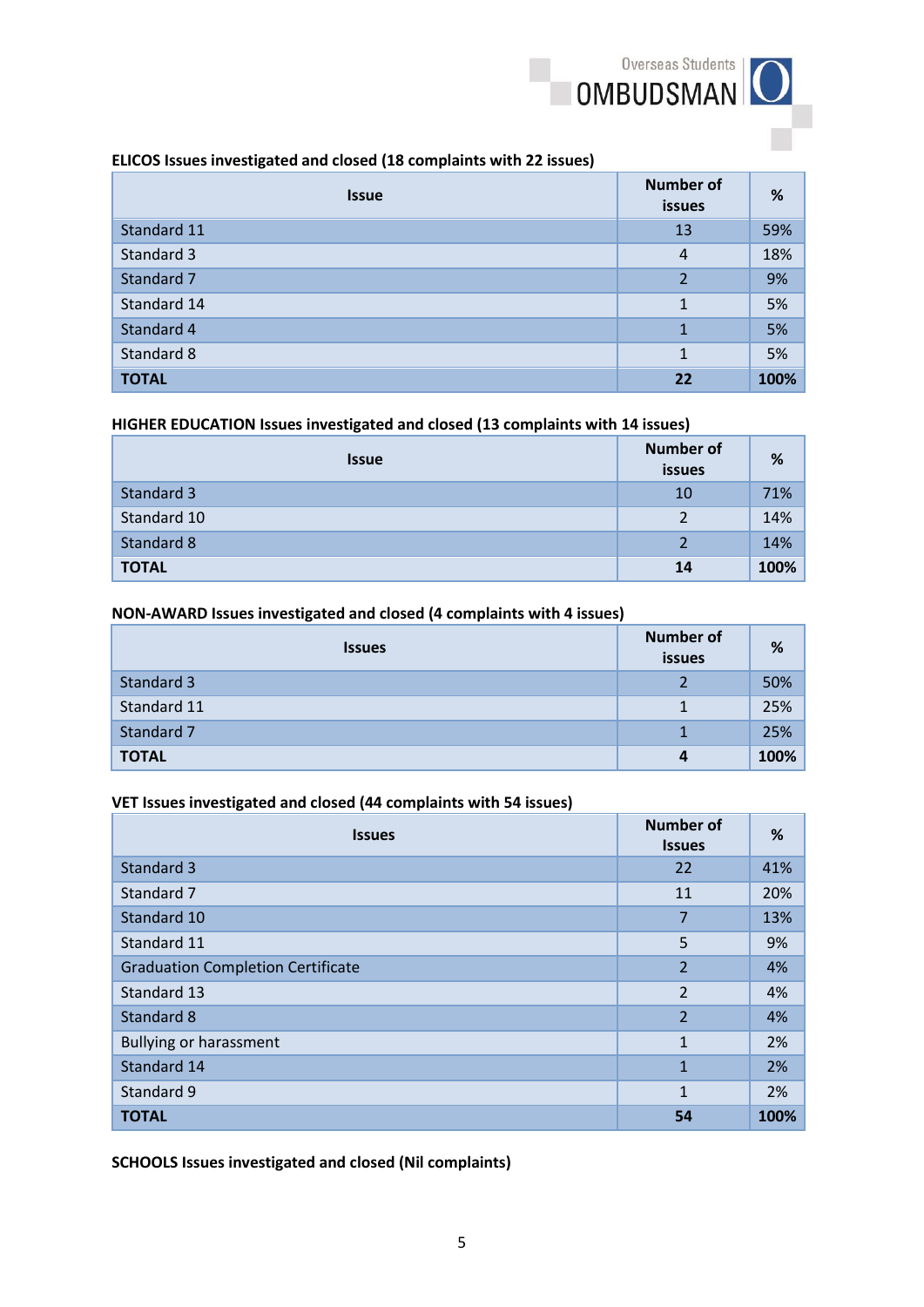

## **Complaints received by State/Territory**

| <b>State/Territory</b>              | <b>Oct-Nov</b><br>2016 | Number of<br>registered<br>providers <sup>8</sup> | July-<br><b>Sept</b><br>2016 | Number of<br>registered<br>providers <sup>9</sup> |
|-------------------------------------|------------------------|---------------------------------------------------|------------------------------|---------------------------------------------------|
| Victoria                            | 73                     | 274                                               | 100                          | 268                                               |
| <b>New South Wales</b>              | 53                     | 284                                               | 74                           | 277                                               |
| Queensland                          | 34                     | 259                                               | 52                           | 257                                               |
| Western Australia                   | 34                     | 86                                                | 17                           | 83                                                |
| <b>National</b>                     | 15                     | 30                                                | 24                           | 30                                                |
| <b>Australian Capital Territory</b> | $\overline{2}$         | 11                                                | $\mathbf{1}$                 | 13                                                |
| South Australia                     | $\overline{2}$         | 79                                                | $\overline{2}$               | 77                                                |
| <b>Northern Territory</b>           | $\Omega$               | 5                                                 | $\Omega$                     | 5                                                 |
| Tasmania                            | $\Omega$               | 9                                                 | $\mathbf{1}$                 | 9                                                 |
| <b>Total</b>                        | 213                    | 1037                                              | 271                          | 1019                                              |



<sup>8</sup> Number of providers in OSO jurisdiction by PRISMS 'main course sector". Includes South Australian (SA) providers, noting that we transfer complaint about SA providers to the SA Training Advocate. From PRISMS data 15 February 2017.

**.** 

<sup>9</sup> Number of providers in OSO jurisdiction by PRISMS 'main course sector". Includes South Australian (SA) providers, noting that we transfer complaint about SA providers to the SA Training Advocate. From PRISMS data 25 October 2016.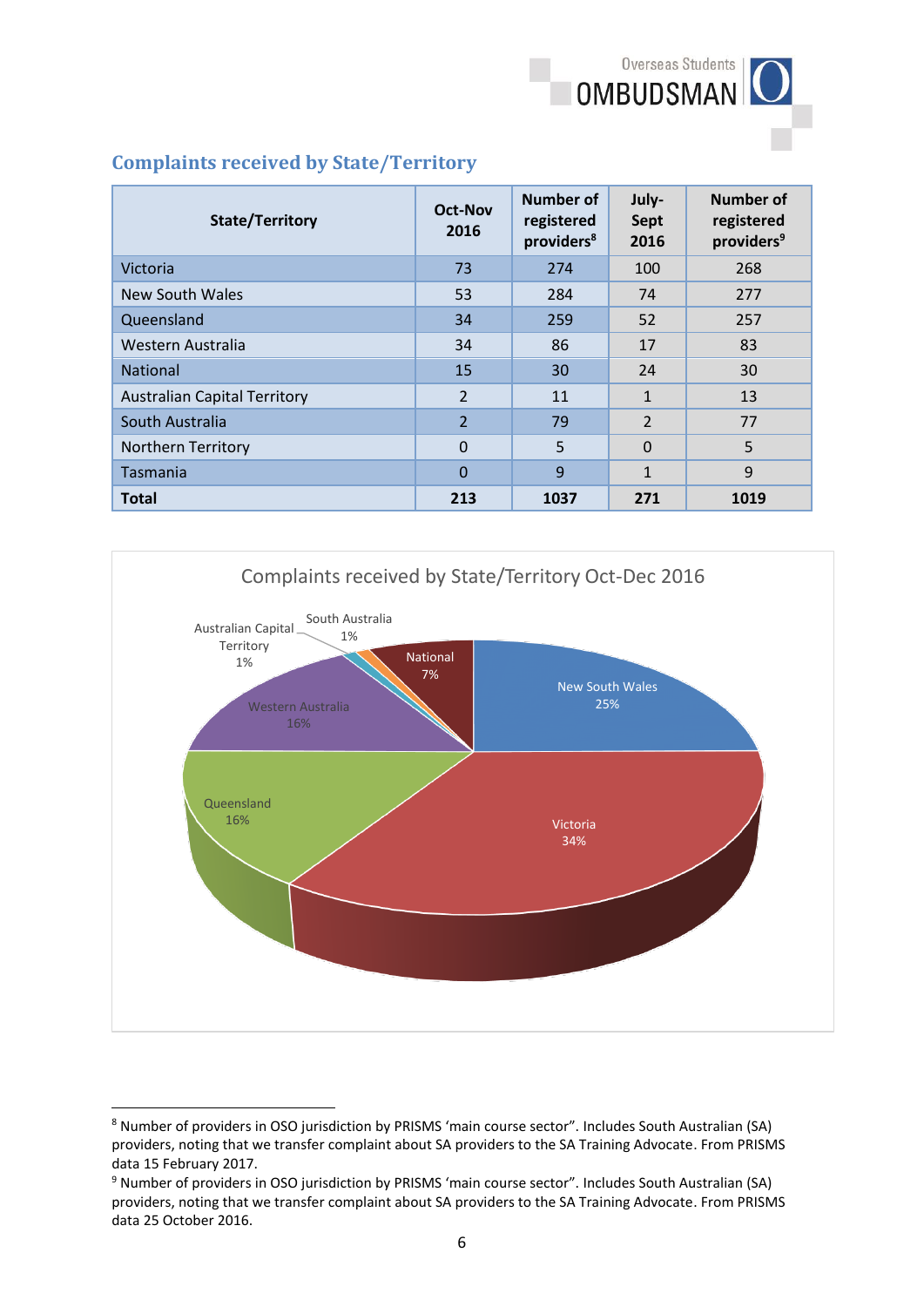

# **Complaints transferred by the OSO to another authority**

Under s 19ZK of the *Ombudsman Act 1976*, the OSO must transfer a complaint to another statutory complaint handler if it could be more effectively dealt with by that complaint handler.

The OSO transfers complaints about the quality of the education provider's teaching, staff or facilities to an appropriate regulator such as the Australian Skills Quality Authority (ASQA). The OSO transfers complaints about provider defaults and provider refunds in visa refusal cases to the Tuition Protection Service (TPS). Complaints about a South Australian education provider are transferred to the Office of the Training Advocate, South Australia.

| <b>Authority</b>                                           | Oct-Dec<br>2016 | <b>Jul-Sept</b><br>2016 |
|------------------------------------------------------------|-----------------|-------------------------|
| Australian Skills Quality Authority (ASQA)                 | 14              | 11                      |
| <b>Tuition Protection Service (TPS)</b>                    | 6               | 22                      |
| <b>Tertiary Education Quality Standards Agency (TEQSA)</b> | 1               | 0                       |
| Australian Human Rights Commission (AHRC)                  | $\mathbf{1}$    | 0                       |
| Victorian Registration and Qualifications Authority        | 1               | 0                       |
| South Australian Training Advocate                         | $\Omega$        | 1                       |
| Fair Work Ombudsman (FWO)                                  | $\Omega$        | 0                       |
| <b>Total</b>                                               | 23              | 34                      |

#### **Complaint issues transferred under s 19ZK to another authority**

The OSO may also make disclosures under s 35A of the *Ombudsman Act 1976* to regulatory bodies or public authorities where it is in the public interest to do so.

The OSO made no disclosures during the October – December 2016 quarter.

## **Outreach and engagement activities**

In this quarter, the OSO:

- Presented to a delegation from the Republic of Indonesia
- Met with representatives of the Council for International Students Australia (CISA)
- Presented to and participated in the national Overseas Students Complaint Handlers' Forum in Melbourne
- Presented to a delegation from the Republic of Korea
- Presented at the Australian International Education Conference (AIEC) in Melbourne and participated in a government information booth
- Attended the Commonwealth, State & Territory International Education Training Forum
- Held quarterly meetings with ASQA, DET, DIBP, TEQSA and the TPS.

## **Publications**

In this quarter the OSO published:

 Provider report No. 2 – [Analysis of complaints and appeals to the Overseas Students](http://www.ombudsman.gov.au/__data/assets/pdf_file/0017/42551/Provider-Report-No.-2.pdf)  [Ombudsman](http://www.ombudsman.gov.au/__data/assets/pdf_file/0017/42551/Provider-Report-No.-2.pdf)